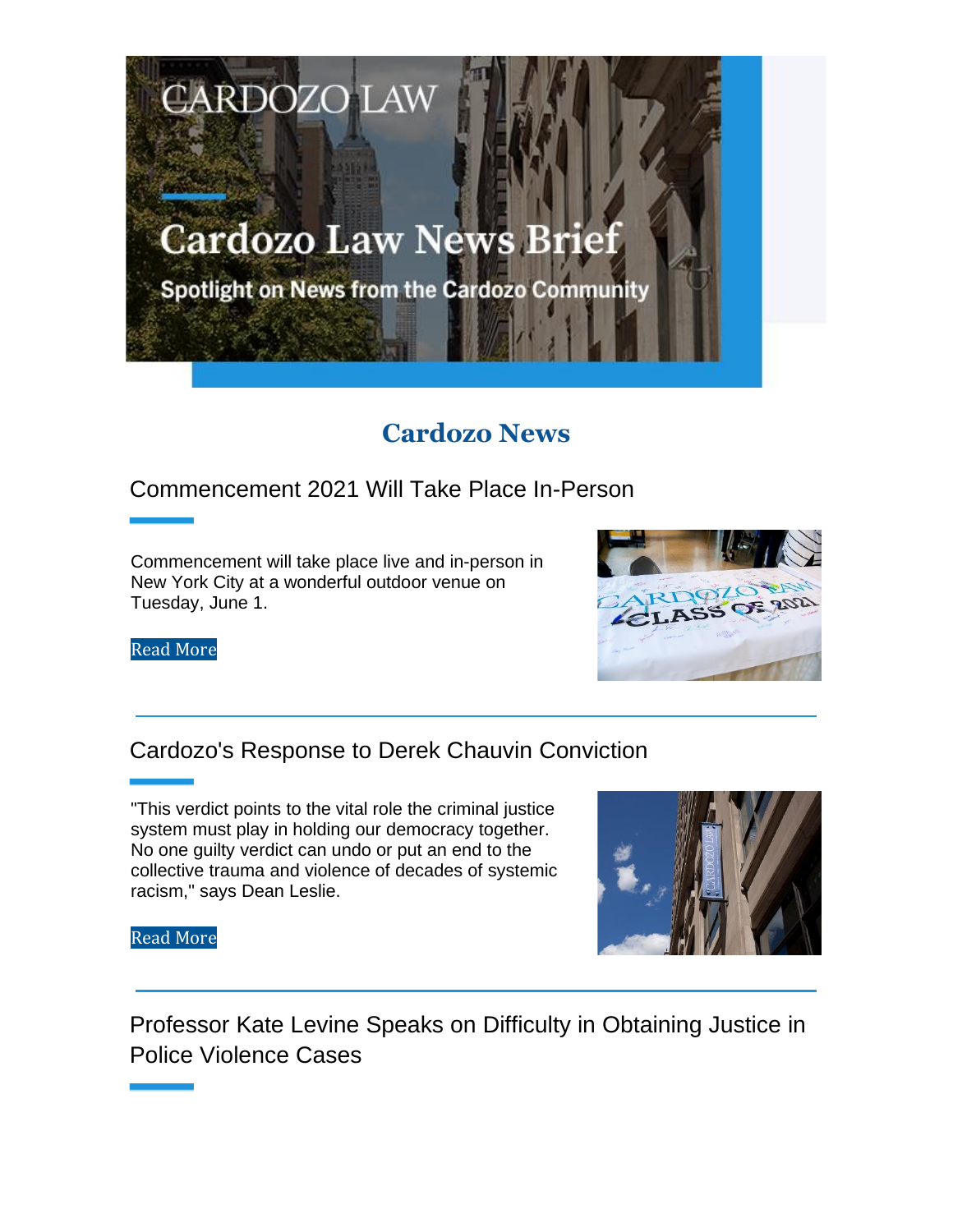"Prosecutors will do a lot of investigation and take a lot of care before they even decide to charge a police officer. It could take a year," Levine tells USA Today. "Natural favoritism and the bias in favor of police is always going to be the biggest obstacle," Levine says to Insider. She further noted, "it's one trial, in one city, of a really bad guy, and my feeling is no matter what happens in this trial, very little will change in policing."



#### Read FiveThirtyEight

Professor Ekow Yankah Joins NBC's Mehdi Hasan Show to Discuss Policing Black Communities

"If there are too many contacts between a Black community and police officers, then the accidents are going to land on Black hearts and bodies and necks," says Yankah. He also joined NPR's Reset podcast, explaining that police aren't typically punished because "people don't want to convict police officers."



#### Watch Here

Professor Kathryn Miller Discusses Jones v. Mississippi on NPR's All Things Considered

Miller says following the ruling, "it's going to be much harder to convince judges" that evidence of rehabilitation is relevant in the case of juvenile offenders.

Listen Here

Securities Arbitration Clinic Students Present to SEC **Commissioners**